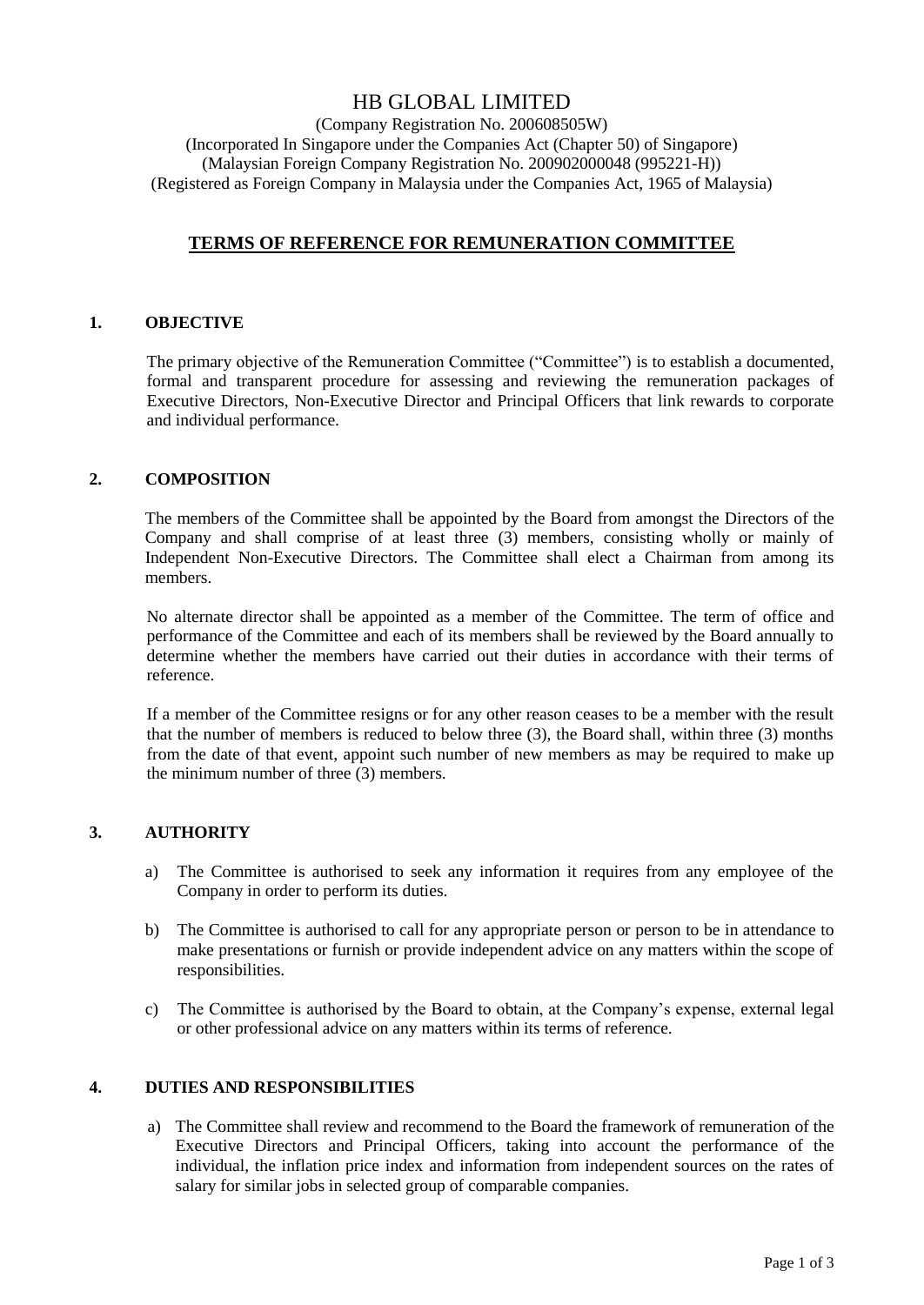- b) The Committee shall review and determine the annual salary increment, performance bonus, and short term/long term incentives (including share grant and bonus) for Executive Directors and Principal Officers depending on various performance measurements of the Group.
- c) The Committee shall review and determine the other benefits in kind for the Executive Directors and Principal Officers.
- d) The Committee shall review the Group's compensation policy and ensure alignment of compensation to corporate performance, and compensation offered in line with market practice.
- e) The Committee may recommend the engagement of external professional advisors to assist and/or advise the Committee and the Board, on remuneration matters, where necessary.
- f) The Committee shall provide a report summarising its activities for the year in compliance with the Malaysia Corporate Governance Code, Listing Requirements and any relevant regulations. The report can be incorporated into the corporate governance statement in the annual report or included as a separate report.

*\*\* Subject to shareholders' approval in the general meeting, the Board as a whole determines the level of remuneration of the Non-Executive Director of the Company. The review of the remuneration of the Non-Executive Director should take into consideration fee levels and trends for similar positions in the market, time commitment required from the director and any additional responsibilities undertaken such as a director acting as chairman of a board committee or as the senior independent non-executive director. The individuals concerned should abstain from discussion of their own remuneration.* 

## **5. MEETINGS OF THE COMMITTEE**

The Committee shall meet at least once a year and as frequently as may be required.

In the event the elected Chairman is not able to attend a meeting, a member of the Committee shall be nominated as Chairman for the meeting.

Subject to the notice and quorum requirements as provided in the Terms of Reference, meeting of the Committee may be held and conducted through the telephone or any communication equipment which allows all persons participating in the meeting to hear each other. A person so participating shall be deemed to be present in person at the meeting and shall be entitled to vote and be counted in a quorum accordingly.

#### **6. QUORUM**

The quorum for a meeting of the Committee shall consist of not less than two (2) members, of which at least one (1) shall be an Independent Non-Executive Director.

#### **7. NOTICE OF MEETINGS**

Unless otherwise agreed, notice of each meeting confirming the venue, time and date, together with an agenda of items to be discussed, shall be forwarded to each member of the committee, any other person required to attend and all other non-executive directors, no later than seven (7) days before the date of the meeting. Supporting papers shall be sent to committee members and to other attendees as appropriate, at the same time.